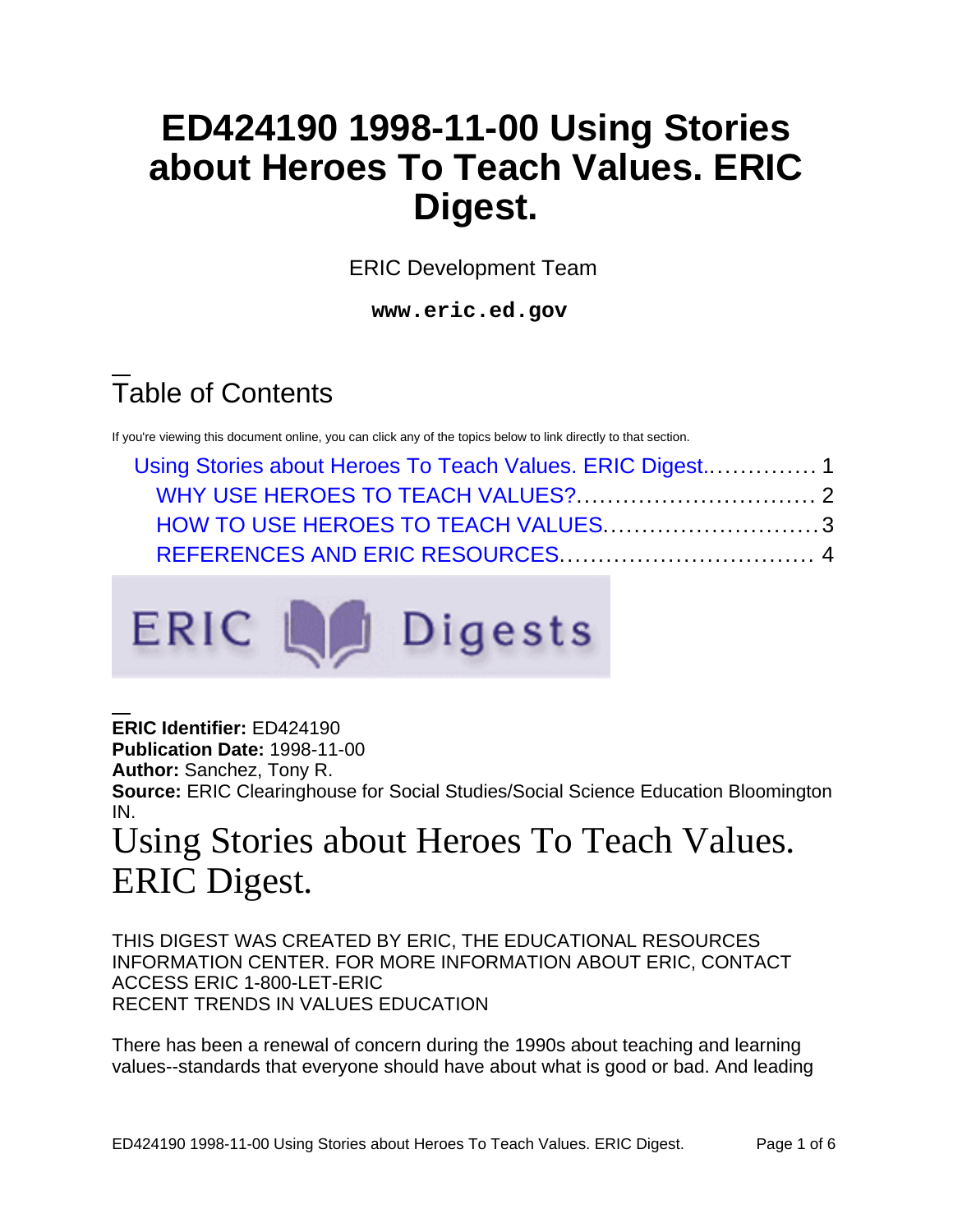educators have recommended stories about heroes as a main means of teaching and learning values.

Teaching methods that stress only cognitive skills in the analysis and clarification of choices about values have fallen from favor. The current trend is against teaching neutrally about values. Rather, the trend is for teaching values in concert with methods of analysis and judgment that yield answers about right and wrong, better and worse concerning personal behavior and the common good (Leming 1996).

Prominent educators recommend that certain widely held values or virtues should be at the core of the school curriculum for the purpose of systematically developing the character of students. They stress the integration of cognitive development and character development through "perspective-taking, moral reasoning, thoughtful decision-making, and moral self-knowledge" (Lickona 1993, 9). And they also urge the use of personal models--heroes--in history, fiction, and current events to exemplify and encourage emulation of particular virtues or desirable traits of character, such as honesty, civility, courage, perseverance, loyalty, self-restraint, compassion, tolerance, fairness, respect for the worth and dignity of the individual, responsibility for the common good, and so forth (Leming 1996; Lickona 1991).

Why and how should role models and heroes be used to teach values?

### <span id="page-1-0"></span>WHY USE HEROES TO TEACH VALUES?

A hero is a person (female or male) whose voluntary actions reflect the moral or ethical standards--the values--of a culture at a particular point in time. Some values that heroes exemplify, of course, transcend a particular time and place and may be viewed more broadly -- even universally.

The genuine hero is not a mere celebrity or famous person. The heroic person expresses values through self-sacrificing acts that benefit others and the community. And others are inspired and united in recognition of the hero's selfless contributions to the common good. The self-promoting celebrity or notorious seeker of fame fails to meet the definition of hero (Sanchez 1998a).

Dramatic stories about female and male heroes in the literature of history and fiction are likely to attract the attention of learners, to arouse their interest, and to raise questions among them that lead to discussion and reflection about values. Further, stories about heroes provide examples of values that students can recognize and follow (Vitz 1990; Wynne and Ryan 1993).

Assisting students in examining the spirit of heroism through dramatic cases is to invite them to adopt that spirit themselves and to embrace the qualities of the hero. Morally, politically, and personally, stories of heroes can inspire students through the examples of their lives, for in many respects they promote a vision of the possibilities for heroism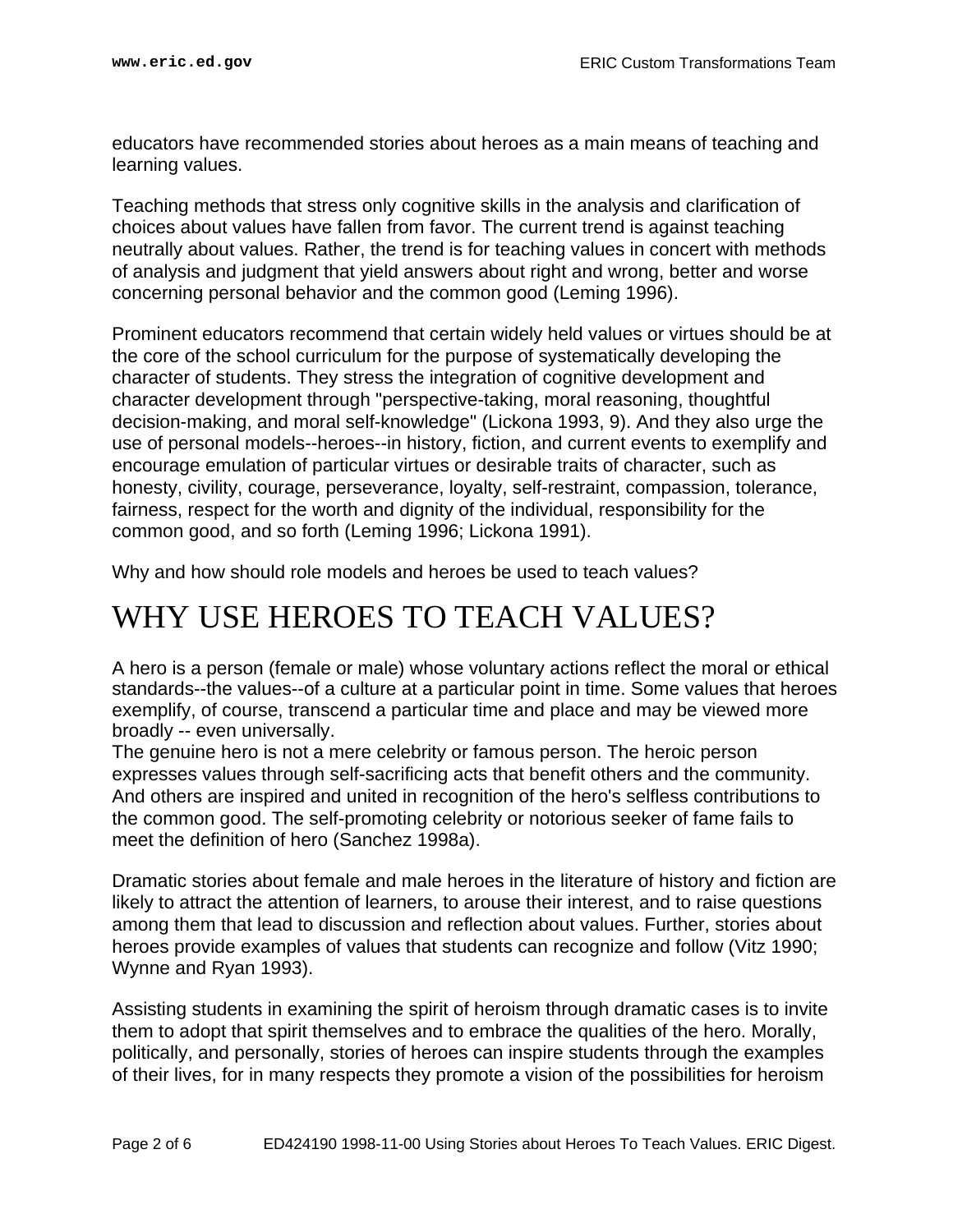within each of us. "Whether in print, on the stage, or on film, the hearts and minds of children and youth can be engaged by heroes and heroines. There are lessons to be learned, hearts to be moved, and imaginations to be stimulated" (DeRoche and Williams 1998, 96). The general public's acceptance of using stories about heroes to teach values is indicated by the popularity of William J. Bennett's best-selling "The Book of Virtues" (1993) and video programs based on the ideas and style of this publication. Teachers are likely to be encouraged by parents and community leaders to use cases of heroism to teach values associated with good character and responsible citizenship.

## <span id="page-2-0"></span>HOW TO USE HEROES TO TEACH VALUES

Teaching values through stories of heroes requires the use of various instructional materials and procedures which transcend the standard textbook. Only through multi-media instruction can the multi-dimensional qualities of heroes be portrayed in depth. Biographies in film and books should be part of the core curriculum. The "PBS Video" catalog is an excellent source of biographies and documentaries suitable for classroom use. In particular, this catalog features "Adventures From The Book of Virtues," six 30-minute video programs on perennial virtues--work, honesty, responsibility, compassion, courage, and self-discipline. These six programs depict heroic persons in stories that exemplify timeless values or virtues. To obtain these programs or the catalog, contact PBS Video at 1320 Braddock Place, Alexandria, VA 22314-1698; telephone (800) 645-4727; FAX (703) 739-8131. You may contact PBS online <http://shop.pbs.org/> to select products for purchase.

Trade books for children and young adults by notable authors, such as Milton Meltzer, are excellent sources of stories about heroes and values for classroom use (Meltzer and Saul 1994). For example, Meltzer's "George Washington and the Birth of Our Nation" (published by Franklin Watts) is a balanced treatment of a great man which discusses both his strengths and weaknesses within the context of the American founding period. Other notable biographies by Meltzer are: "Lincoln: In His Own Words"; "Theodore Roosevelt and His America"; "Benjamin Franklin: The New American"; "Mary McLeod Bethune: Voice of Black Hope"; "Langston Hughes, A Biography"; and "Betty Friedan: A Voice for Women's Rights."

Stories of heroes should be accurate and balanced in presenting both positive and negative aspects of the person's life. Honest examinations of heroes' lives inevitably reveal human imperfections, which necessarily are part of the story of humanity at the center of values education. In terms of moral consistency, few heroes can be regarded as total successes.

Stories of heroes should be considered carefully in context. And judgments about the person's behavior should be made at first in terms of the culture of that person's time and place. Only after a context-based examination of the hero's deeds should there be consideration of the extent to which the person's actions, and the values they represent, transcend the time and place in which they occurred. Students should learn that certain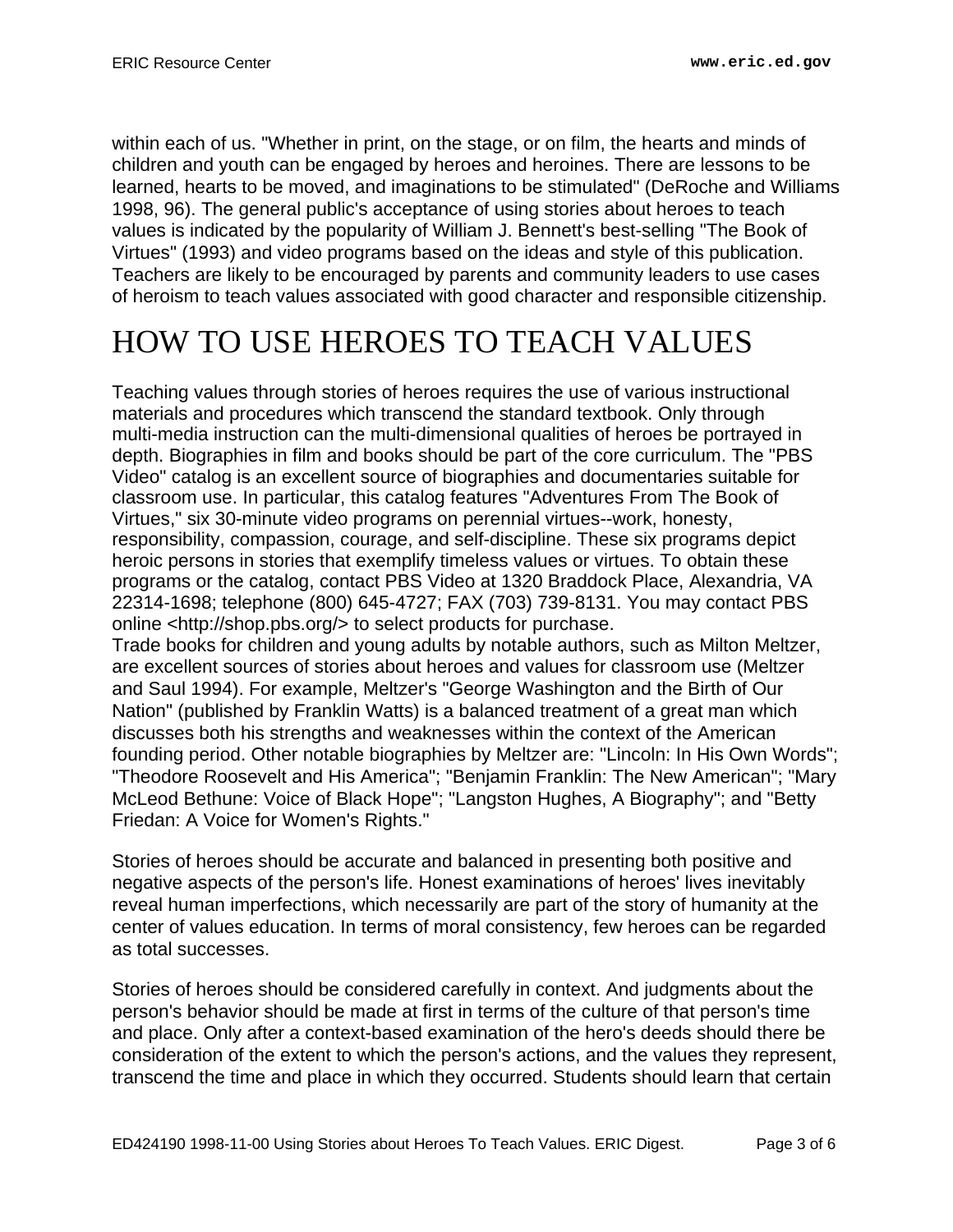core values are fundamental themes of humanity. The particularities of their expression may vary from one context to another, but such values as courage, perseverance, compassion, honesty, tolerance, and other traits of good character certainly are not restricted to the people of a particular time and place.

Stories of heroes should be selected from various cultures in different parts of the world (Helbig and Perkins 1997). And examples of values in these stories from throughout the world should be analyzed comparatively. By global and comparative examination of stories about heroic acts and the values they reflect, students will be encouraged to develop an understanding of the fundamental unity of humankind. They will be helped to appreciate the common qualities of humanity that pervade the diverse cultures of our world.

#### <span id="page-3-0"></span>REFERENCES AND ERIC RESOURCES

DeRoche, Edward F., and Mary M. Williams. EDUCATING HEARTS AND MINDS: A COMPREHENSIVE CHARACTER EDUCATION FRAMEWORK. Thousand Oaks, CA: Corwin Press, Inc., 1998.

Dunn, Larry. "Teaching the Heroes of American History: Debunking the Myths, Keeping the Heroes." SOCIAL STUDIES 82 (January-February 1991): 26-29. EJ 427 759.

Helbig, Alethea K., and Agnes Regan Perkins. MYTHS AND HERO TALES: A CROSS-CULTURAL GUIDE TO LITERATURE FOR CHILDREN AND YOUNG ADULTS. Westport, CT: Greenwood Press, 1997.

Leming, James S. "Reflections on Thirty Years of Moral Education Research." MORAL EDUCATION FORUM 20 (Fall 1995): 1-9, 15. EJ 522 228.

Leming, James S. "Teaching Values in Social Studies Education -- Past Practices and Current Trends." In Byron G. Massialas and Rodney F. Allen, Eds., CRUCIAL ISSUES IN TEACHING SOCIAL STUDIES. Belmont, CA: Wadsworth Publishing Company, 1996, pp. 145-180.

Lickona, Thomas. EDUCATING FOR CHARACTER: HOW OUR SCHOOLS CAN TEACH RESPECT AND RESPONSIBILITY. New York: Bantam Books, 1991. ED 337 451.

Lickona, Thomas. "The Return of Character Education." EDUCATIONAL LEADERSHIP 51 (November 1993): 6-11. EJ 472 598.

Lickona, Thomas, Eric Schaps, and Catherine Lewis. "Eleven Principles of Character Education." SOCIAL STUDIES REVIEW 37 (Fall-Winter 1997): 29-31. EJ 557 583.

Martorella, Peter H. TEACHING SOCIAL STUDIES IN MIDDLE AND SECONDARY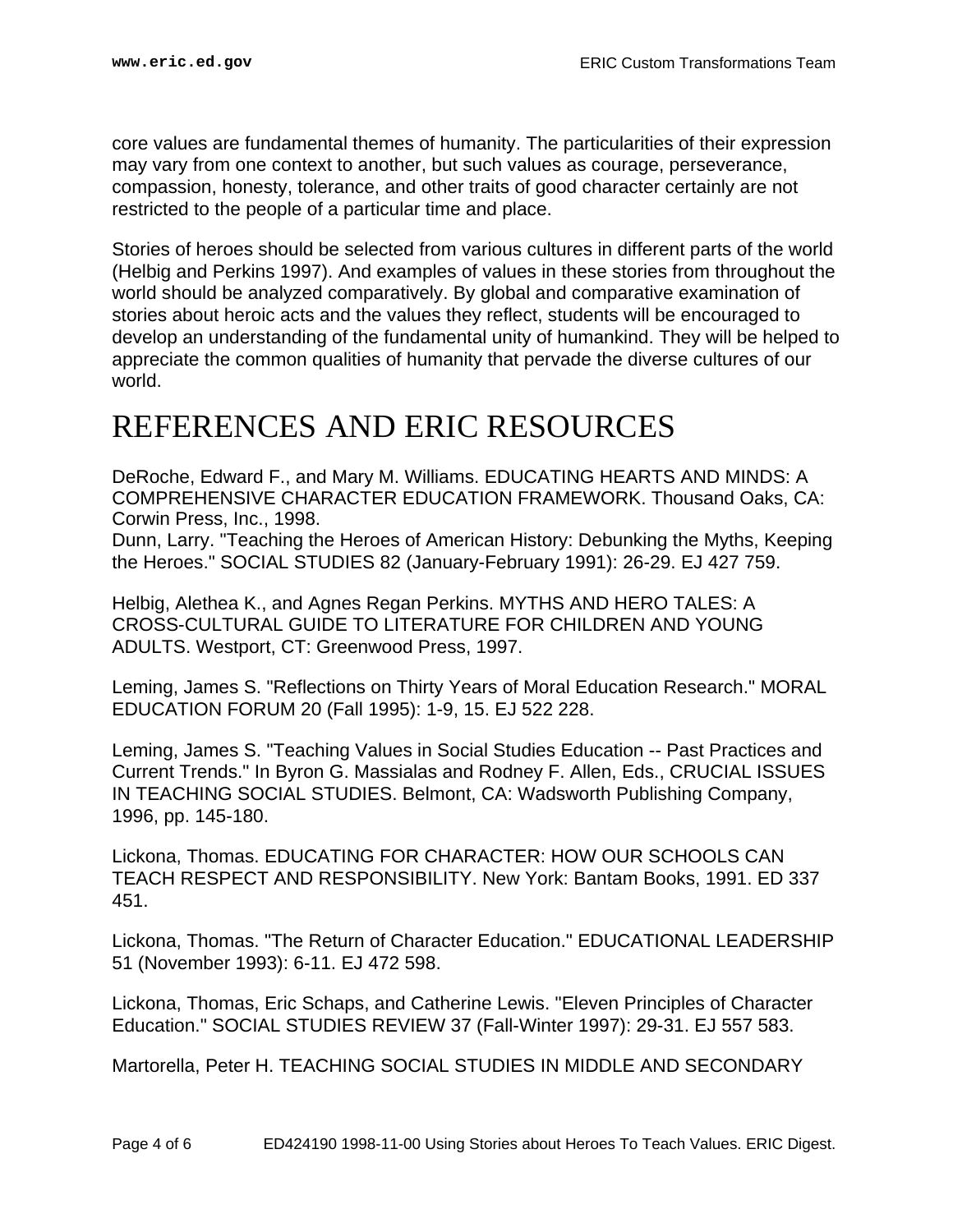SCHOOLS. Englewood Cliffs, NJ: Prentice Hall, 1996. ED 393 744.

Meltzer, Milton, and E. Wendy Saul. NONFICTION FOR THE CLASSROOM. New York: Teachers College Press, 1994.

Parker, Walter C., and John Jarolimek. SOCIAL STUDIES IN ELEMENTARY EDUCATION. Englewood Cliffs, NJ: Prentice Hall, 1997. ED 403 208.

Sanchez, Tony R. HEROES, VALUES, AND TRANSCENDING TIME: USING TRADE BOOKS TO TEACH VALUES. Paper Presented at the Ackerman Conference for Democratic Citizenship. Purdue University, West Lafayette, Indiana, July 18, 1998a.

Sanchez, Tony R. IT'S TIME FOR HEROES, AGAIN: OR WERE THEY EVER GONE? Presented at the Annual Meeting of the Indiana Council for the Social Studies, Indianapolis, Indiana, March 13, 1998b.

Sanchez, Tony R. "Multiculturalism: Practical Consideration for Curricular Change." CLEARING HOUSE 69 (January-February 1996): 171-173. EJ 529 127.

Sanchez, Tony R. "The Social Studies Teacher's Lament: How Powerful Is the Textbook in Dealing with Knowledge of Ethnic Diversity and Attitude Change?" URBAN EDUCATION 32 (March 1997): 63-80. EJ 542 126.

Vitz, Paul C. "The Use of Stories in Moral Development: New Psychological Reasons for an Old Educational Method." AMERICAN PSYCHOLOGIST 45 (June 1990): 709-720. EJ 412 619.

Wade, Rahima. "Heroes: Curriculum Concerns." SOCIAL STUDIES AND THE YOUNG LEARNER 8 (January-February 1996): 15-17. EJ 526 684.

Wynne, Edward A., and Kevin Ryan. "Curriculum as a Moral Educator." AMERICAN EDUCATOR 17 (Spring 1993): 20-24, 44-46, 48. EJ 463 469.

------

This publication was prepared with funding from the Office of Educational Research and Improvement, U.S. Department of Education, under contract RR93002014. The opinions expressed do not necessarily reflect the positions or policies of OERI or ED.

------

Tony R. Sanchez is an Assistant Professor of Social Studies Education at Purdue University. He is also the Executive Director of the Indiana Council for the Social Studies.